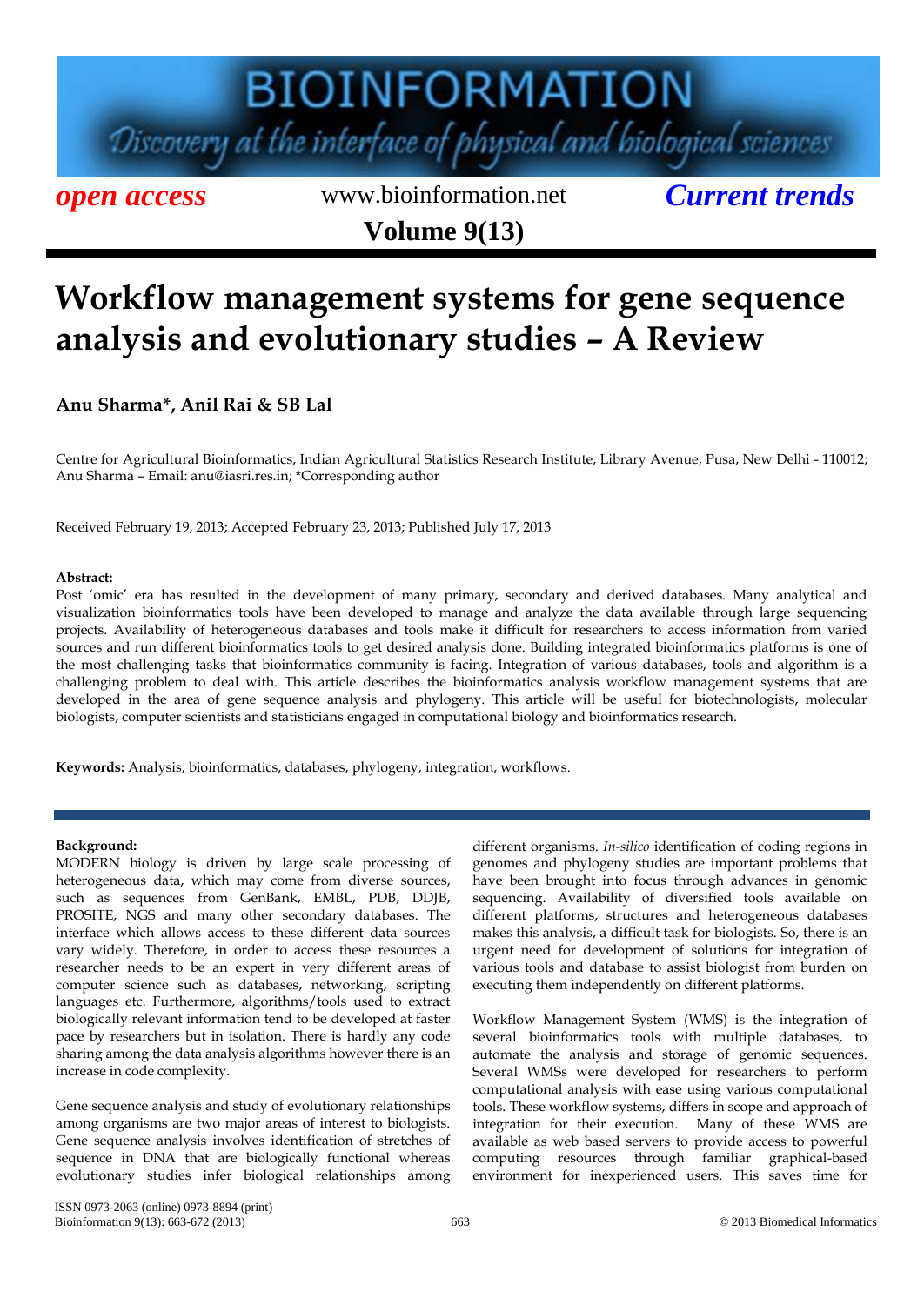installing software on their own computer and analyzing biological data. Standalone workflow systems integrate various bioinformatics tools within desktop applications using graphically specified workflows. This also provides access to distributed computational resources to biologists.

Although, many WMS are developed in the area of gene sequence analysis and evolutionary studies but no attempt has been made to compile these at one place along with bioinformatics tools used at each stage of analysis. The objective of this article is to provide comprehensive information on available WMS along with their limitations and practical considerations on their usage to biotechnologists, molecular biologists and other researchers. It also provides review of various tools to computational scientists, who are actively involved in the development of WMS.



Figure 1: General gene sequence analysis workflow system

#### **Workflow Management Systems for Gene Sequence Analysis:**

ISSN 0973-2063 (online) 0973-8894 (print) Bioinformation 9 (13): 663-672 (2013) 664 © 2013 Biomedical Informatics Gene sequence analysis involves identification of features such as genes, transcription initiation and poly(A) cleavage sites, 5' as well as 3'-untranslated regions (UTRs) and promoter regions etc. in genome, derived through, transformation of raw genomic sequences into information by integrating computational tools, auxiliary biological data, and biological knowledge. Identification and *in-silico* annotation of coding and non-coding sequences from a variety of genomes is necessary due to exponential increase in raw sequence data. Due to availability of advanced sequencing technologies, large volume of multi-species genomic data is generated. Manual curation and annotation of this data is a difficult and time consuming task. The development of automatic *in-silico* computational solution to aid the manual curation process is highly desirable. As, genome annotation involves performing various tasks like gene finding, repeat finding, Expressed Sequenced Tags (EST)/cDNA alignment, homology searching and protein

family searching etc. Attempts have been made to develop various biological workflows through integration of various computational tools through development of automatic pipelines to perform this genomic annotation. The generic solution of this workflow is given in **(Figure 1). Table 1 (see supplementary material)** lists some of the important computational tools used for performing different tasks in the process. Major workflows for gene sequence analysis along with important tools which are integrated are compared in **Table 2 (see supplementary material).**

ESTpass **[1]** is a workflow, used for processing and annotating sequence data from ESTs. The major advantages of ESTpass are, the integration of cleansing and annotating processes, rigorous chimeric EST detection, exhaustive annotation, email reporting to inform users about progress and to send results. PSEUDOPIPE **[2]** is a homology-based computational pipeline, which helps to search a mammalian genome and identify pseudogene sequences in a comprehensive and consistent manner. The output of PSEUDOPIPE is the complete annotation of pseudogenes in genome, their chromosomal location, nucleotide sequences, name and sequence of the parent gene, and alignment of the pseudogene with the functional gene. Tiger Gene Indices Clustering tools (TGICL) **[3]** is a pipeline for analysis of large EST and mRNA databases in which sequences are first clustered based on pair wise sequence similarity, and then assembled by individual clusters to produce longer, more complete consensus sequences. TGICL is used to generate TIGR Gene Indices representing independent analyses for nearly 60 species with EST collections of fewer than 10000 to more than 4000000 sequences. EGene **[4]** is a generic, flexible and modular pipeline generation system that makes pipeline construction a modular job. EGene allows for third-party programs to be used and integrated according to the needs of distinct projects and without any previous experience of programming or formal language. A series of components to build pipelines for sequence processing is provided along with this.

MAKER **[5]** is a portable and easy to configure genome [annotation](http://gmod.org/wiki/Category:Annotation) pipeline. MAKER identifies repeats, aligns ESTs and proteins to a genome, produces *Ab-initio* gene predictions and automatically synthesizes these data into gene annotations having evidence-based quality values. MAKER's modular construction allows it to break annotation process down into a series of five discrete activities that are easily interoperable: compute, filter/cluster, polish, synthesis, and annotate. Protein Annotation Toolkit (PAT) **[6]** is an integrated bio-computing server that provides a standardized web interface to a wide range of protein analysis tools. It is designed as a streamlined analysis environment that implements many features, which strongly simplify studies dealing with protein sequences/structures and improve productivity. Pipeline for Protein Annotation (PIPA) **[7]** annotates protein functions by combining the results of multiple programs and databases, such as InterPro and the Conserved Domains Database, into common Gene Ontology (GO) terms. The major algorithms implemented in PIPA are: (1) a profile database generation algorithm, which generates customized profile databases to predict particular protein functions, (2) an automated ontology mapping generation algorithm, which maps various classification schemes into GO, and (3) a consensus algorithm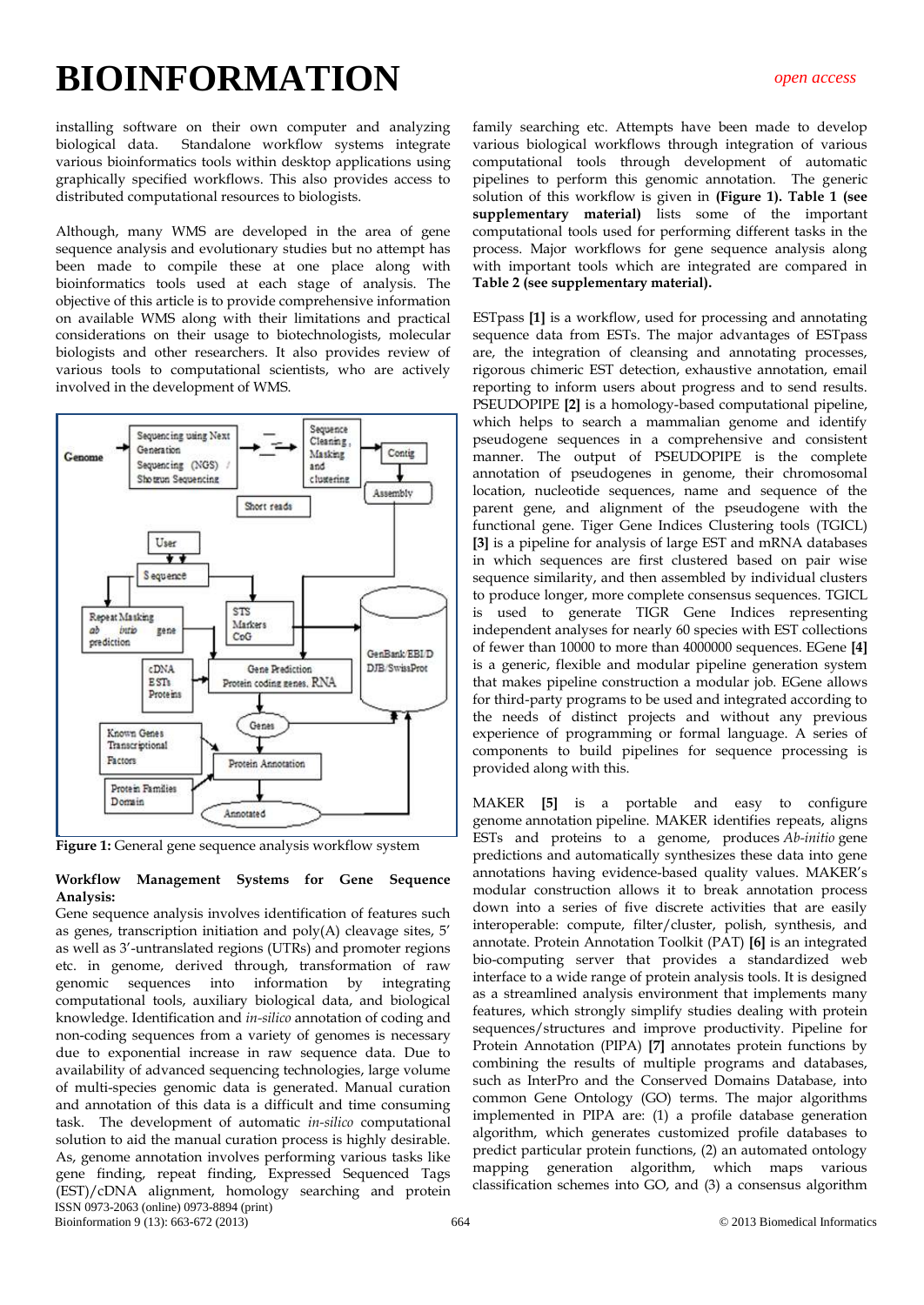to reconcile annotations from the integrated programs and databases. Automatic and manual Functional Annotation in a Web services Environment (AFAWE) **[8]** simplifies the task of manual functional annotation by running different tools and workflows for automatic function prediction and displaying results in a way that facilitates comparison. AFAWE includes analyses for homolog detection, protein domain search and phylogenomics.

#### **Workflow Management Systems for Phylogenetic Analysis:**

Phylogeny and evolutionary analyses of sequences are among the most often used methodologies in laboratories working on functional, comparative and structural genomics. Phylogenetics analysis involves performing various tasks like multiple sequence alignment of uploaded sequences, curation of alignment obtained, construction of phylogenetics tress and their visualization as shown in **(Figure 2)**.

Further, execution of each of these tasks requires, use of specialized bioinformatics tools. As, there were many tools or web servers were developed for phylogenetic and evolutionary analysis, many workflows have been developed to automate this process. Several web sites offer phylogenetic tree reconstruction. Some offer a single tool, while others bring together many of the most popular programs for phylogenetic reconstruction. The workflow pipeline integrates these commonly used computational tools in a flexible way and allows the user to plug in custom sequence databases as well as alternative analysis tools. This section describes the important workflow management systems developed for phylogenetic analysis. **Table 3 (see supplementary material)** lists some of the important computational tools used for performing different tasks in this process. Major workflows for phylogenetic analysis along with important tools which are integrated are compared in **Table 4 (see supplementary material)**.

Phylogena **[9]** is a user-friendly, interactive graphical user interface running on desktop computers that automatically performs a Basic Local Alignment Search Tool (BLAST) with respect toquery sequences, selects a representative subset of them, then creates a multiple alignment from the selected sequences, and finally computes a phylogenetic tree. Phylemon [10] is an online platform for phylogenetic and evolutionary analyses of molecular sequence data. Phylemon also provides facilities for file format conversion, gene concatenation, tree visualization and the computation of distances between trees. Automated Simultaneous Analysis Phylogenetics (ASAP) **[11]** is an automated technique developed to assemble multigene/multi species matrices and to evaluate the significance of individual genes within the context of a given phylogenetic hypothesis. Matrix assembly at the genome scale involves the acquisition of hundreds to thousands of gene regions for the taxa of interest, the formatting of these sequences for use in an alignment program, aligning them, and finally eexport of the data partitions into formats used by phylogenetic analysis packages. Hal **[12]** is command line programs that brings together a number of bioinformatic applications into an efficient pipeline that inputs unaligned proteins sequences in fasta format and generate species trees from super alignments containing several orthologous protein sequences in a fully automated manner. The BioExtract **[13]** Server was used to create a workflow for comparing and aligning a number of nucleotide sequences to build a phylogenetic evolutionary tree. The web server Phylogeny.fr **[14]** is designed for non-specialists and has up-to-date programs that are often designed for experts. Armadillo v1.1 **[15]** is a novel workflow platform dedicated to designing and conducting phylogenetic studies, including comprehensive simulations. As Armadillo is an open-source project, it allows scientists to develop their own modules as well as to integrate existing computer applications. TreeDomViewer **[16]** is a visualization tool available as a web-based interface that combines phylogenetic tree description, multiple sequence alignment and InterProScan data of sequences and generates a phylogenetic tree projecting the corresponding protein domain information onto the multiple sequence alignment.



**Figure 2:** General phylogenetic workflow system

#### **Conclusion:**

Analysis of 'omics' data using integrated bioinformatics tools through workflow management systems will help in increasing the productivity of researchers by reducing the time and effort spent on searching and executing each tool independently on different platforms. This article attempt to compare the features and performance of workflows developed for gene sequence analysis and evolutionary studies. Some of the important issues that must be addressed by these workflows are security, scheduling, load balancing and resource pooling. There is a need to design workflows through object oriented approach for its better re-usability, transportability, code sharing and ultimately reducing the efforts.

#### **References:**

- **[1]** Lee B *et al*. *Nucleic Acids Res*. 2007 **35:** W159 [PMID: 17526512]
- **[2]** Zhaolei Z *et al*. *Oxford Journals.* 2006 **22**: 1437 [PMID: 16574694]
- **[3]** Pertea G *et al. Oxford Journals.* 2003 **19:** 651 [PMID: 12651724].
- **[4]** Durham A *et al. Oxford Journals.* 2005 **21:** 2812 [PMID: 15814554]
- **[5]** Cantarel B *et al. Genome Research.* 2007 **18**: 186 [PMID: 18025269]
- **[6]** Je´roˆme Gracy & Laurent Chiche, *Nucleic Acids Res*. 2005 **33:** W65 [PMID: 15980554]
- **[7]** Yu C *et al. Biomed Central*. 2008 **9:** 2109 [PMID:18221520]
- **[8]** Jocker A *et al*. *Oxford Journals*. 2008 **24:** 2393 [PMID: 18697771]
- **[9]** Hanekamp K *et al. Oxford Journals* 2007 **23:** 793 [PMID: 17332025]
- **[10]** Gabaldo´ T *et al. Nucleic Acids Res*. 2007 **35:** W39 [PMID: 17452346]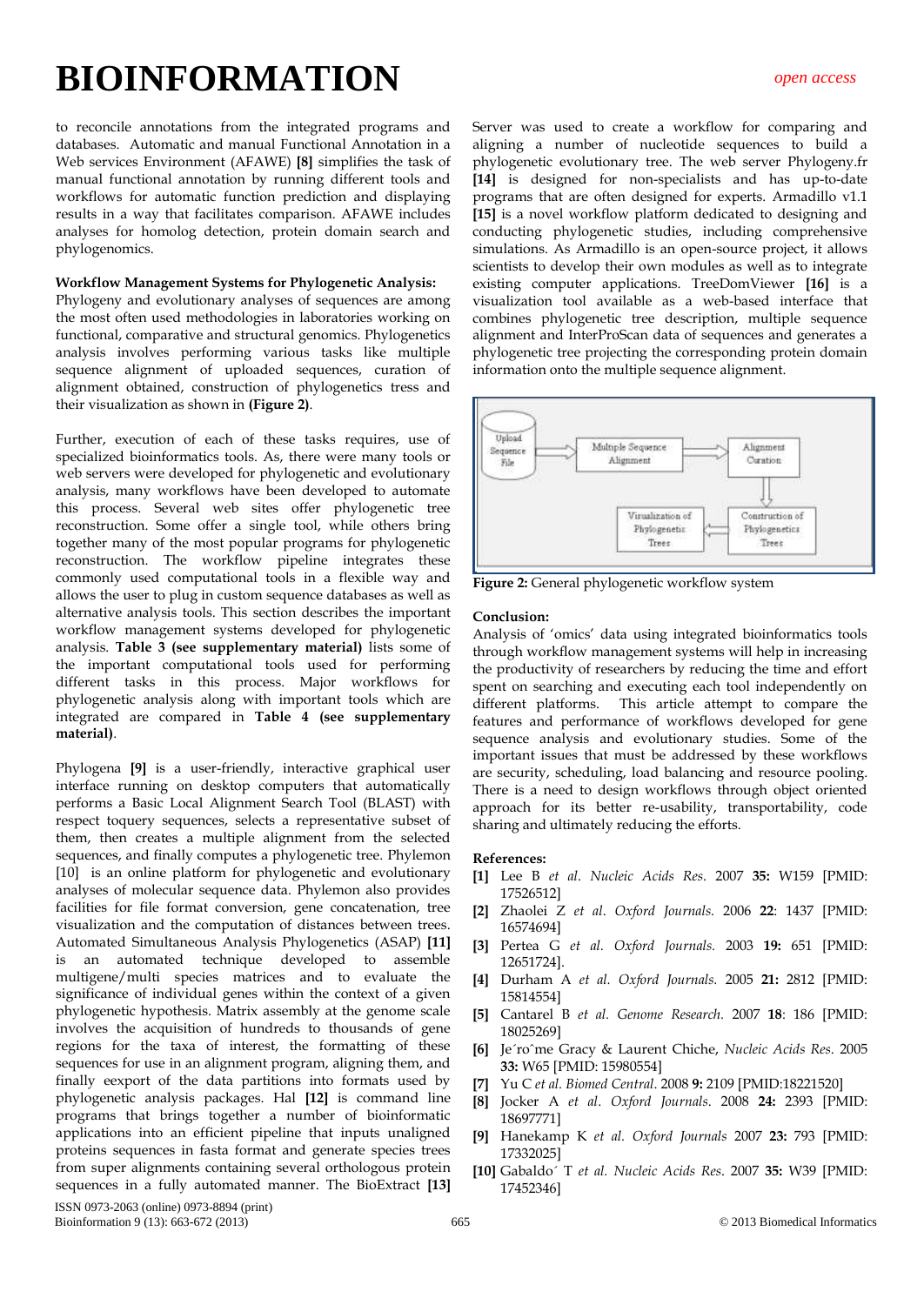- **[11]** Sarkar I *et al. BioMed Central.* 2008 **9:** 2105 [PMID: 18282301]
- **[12]** Robbertse B *et al*. *PLoS Currents Tree of Life.* 2011 [PMID: 21327165]
- **[13]** Dereeper A *et al. Nucleic Acids Res*. 2008 **36**: W465 [PMID: 18424797]
- **[14]** Carol M Lushbough *et al. Nucleic Acids Res.* 2011 1-5 [PMID: 21546552].
- **[15]** Etienne L *et al. PLoS ONE.* 2012 **7**: e29903 [PMID: 22253821]
- **[16]** Alako B *et al. Nucleic Acids Res*. 2006 **34**: W104 [PMID: 16844970]

#### **Edited by P Kangueane**

**Citation: Sharma** *et al.* Bioinformation 9(13): 663-672 (2013)

**License statement:** This is an open-access article, which permits unrestricted use, distribution, and reproduction in any medium, for non-commercial purposes, provided the original author and source are credite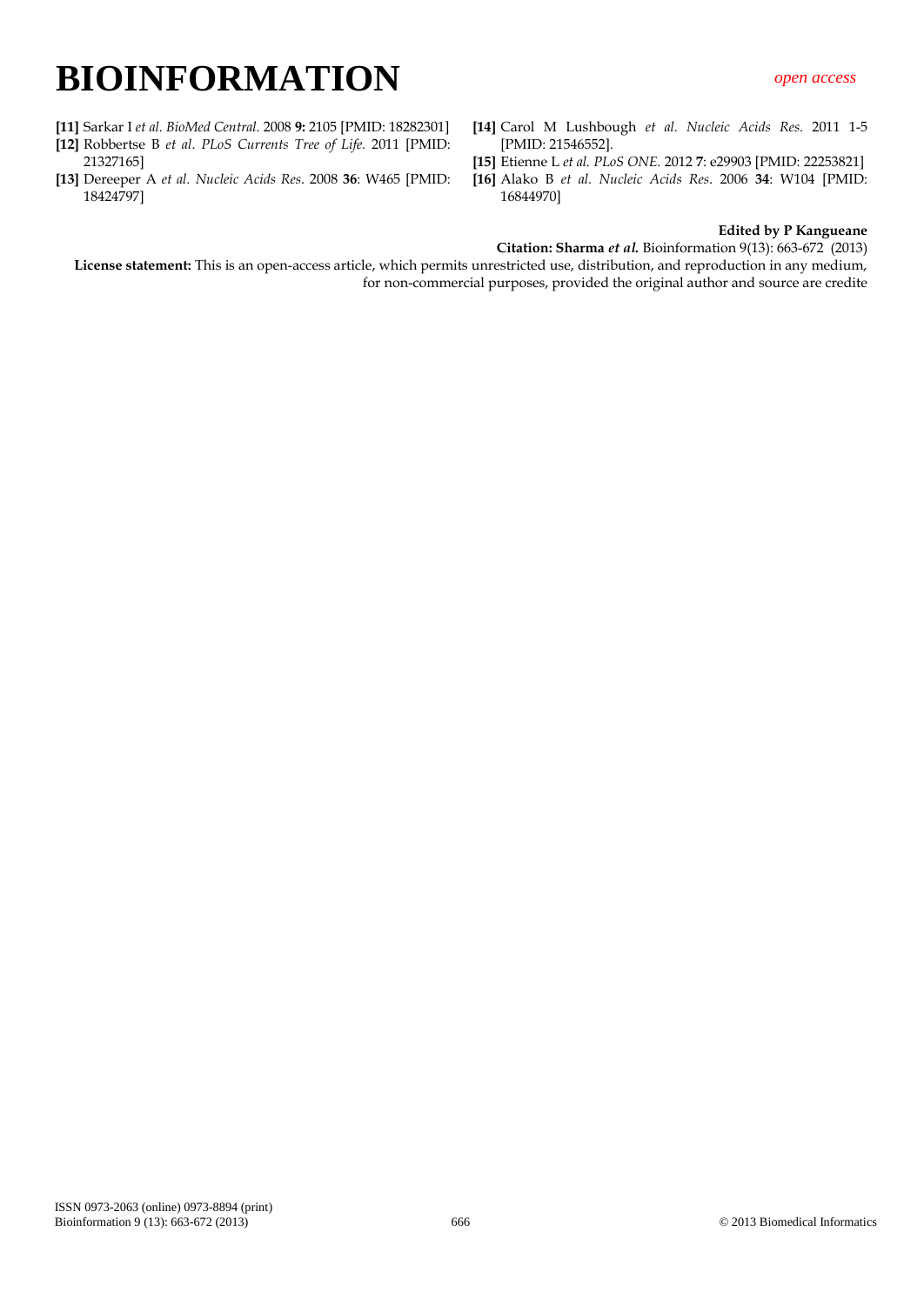### **Supplementary material:**

**Table1**: Tools used in the gene sequence analysis

| Tool                      | <b>Table1.</b> Tools ascu in the gene sequence analysis<br><b>Common Link</b> | Description                                                                                                                                                | Operating                                  | <b>HPC</b>               |
|---------------------------|-------------------------------------------------------------------------------|------------------------------------------------------------------------------------------------------------------------------------------------------------|--------------------------------------------|--------------------------|
|                           |                                                                               |                                                                                                                                                            | systems                                    | Compatibi<br>lity*       |
|                           | Sequence Cleaning, Masking and Clustering                                     |                                                                                                                                                            |                                            |                          |
| EGAssembler               | http://egassembler.hgc.jp/cgi<br>-bin/eassembler4.cgi                         | Aligns and merges sequence fragments                                                                                                                       | Online                                     |                          |
| <b>DNAStar</b>            | http://www.dnastar.com/                                                       | DNA and protein sequence analysis; next and<br>third generation sequence assembly and<br>analysis                                                          | Windows based                              |                          |
| SeqTrim                   | http://www.scbi.uma.es/cgi-<br>bin/seqtrim/seqtrim_login.cgi                  | High throughput reprocessing of sequence<br>reads                                                                                                          | Online                                     |                          |
| SeqClean                  | http://seqclean.sourceforge.n<br>et/                                          | Automated trimming and validation of ESTs<br>or other DNA sequences by screening for<br>various contaminants, low quality and low-<br>complexity sequences | Linux                                      | Yes                      |
| VecScreen                 | http://www.ncbi.nlm.nih.gov<br>/VecScreen/VecScreen.html                      | Identifying segments of a nucleic acid<br>sequence that may be of vector origin                                                                            | Online                                     |                          |
| RepeatMasker              | http://www.repeatmasker.or<br>g/                                              | Screens DNA sequences for interspersed<br>repeats and low complexity DNA sequences                                                                         | Linux                                      |                          |
| Cap3                      | http://seq.cs.iastate.edu/cap3<br>.html                                       | DNA sequence assembly program                                                                                                                              | Windows, MacOS,<br>Linux, Solaris          |                          |
| Assembly                  |                                                                               |                                                                                                                                                            |                                            |                          |
| Phred & Phrap             | http://www.phrap.com/                                                         | Sequence assembly                                                                                                                                          | Windows, MacOS,<br>Linux                   | Yes                      |
| Consed                    | http://www.phrap.org/conse<br>d/consed.html                                   | Assembly finishing package                                                                                                                                 | Windows, MacOS,<br>Linux                   | $\overline{\phantom{a}}$ |
| CpG Island prediction     |                                                                               |                                                                                                                                                            |                                            |                          |
| CpG<br>Island<br>Searcher | http://www.uscnorris.com/c<br>pgislands/cpg.cgi                               | screens for CpG islands                                                                                                                                    | Online                                     |                          |
| CpG Plot                  | http://www.ebi.ac.uk/embos<br>s/cpgplot/                                      | Detection of regions of genomic sequences that<br>are rich in the CpG pattern                                                                              | Online                                     |                          |
| CpGPAP                    | http://bio.kuas.edu.tw/CpG<br>PAP/                                            | predicting CpG islands in genome sequences                                                                                                                 | Online                                     |                          |
| tRNA prediction           |                                                                               |                                                                                                                                                            |                                            |                          |
| tRNAscan                  | lowelab.ucsc.edu/tRNAscan-<br>SE/                                             | Search for tRNA genes in genomic sequence                                                                                                                  | Online                                     |                          |
| <b>Gene Prediction</b>    |                                                                               |                                                                                                                                                            |                                            |                          |
| GeneMark                  | http://topaz.gatech.edu/Gene<br>Mark/gmchoice.html                            | family of gene prediction programs                                                                                                                         | Linux,<br>Solaris,<br>Mac OS               |                          |
| GeneMark.hm<br>m          | http://topaz.gatech.edu/Gene<br>Mark/hmmchoice.html                           | gene prediction program for prokaryotes and<br>eukaryotes                                                                                                  | Windows, Mac OS<br>X, and Linux            | $\overline{\phantom{a}}$ |
| <b>GLIMMER</b>            | http://www.ncbi.nlm.nih.gov/<br>genomes/MICROBES/glimmer<br>$_3$ .cgi         | finding genes in microbial DNA                                                                                                                             | Linux                                      |                          |
| <b>GENESCAN</b>           | http://genes.mit.edu/GENSC<br>AN.html                                         | finding genes using Fourier transform                                                                                                                      | Windows, Linux<br>and Mac OS X             |                          |
| <b>GENOMESCA</b><br>N     | http://probcons.stanford.edu/                                                 | Predicts locations and exon-intron structures<br>of genes in genomic sequences from a variety<br>of organisms.                                             | Linux                                      |                          |
| ATGpr                     | http://atgpr.dbcls.jp/                                                        | identifying translational initiation sites in<br>cDNA sequences                                                                                            | Unix,<br>Linux,<br>cygwin<br>and<br>MacOSX | Yes                      |
| <b>AUGUSTUS</b>           | http://bioinf.uni-<br>greifswald.de/augustus/                                 | predicts<br>eukaryotic<br>genomic<br>genes<br>in<br>sequences                                                                                              | Unix,<br>Linux,<br>cygwin<br>and<br>MacOSX | $\overline{\phantom{a}}$ |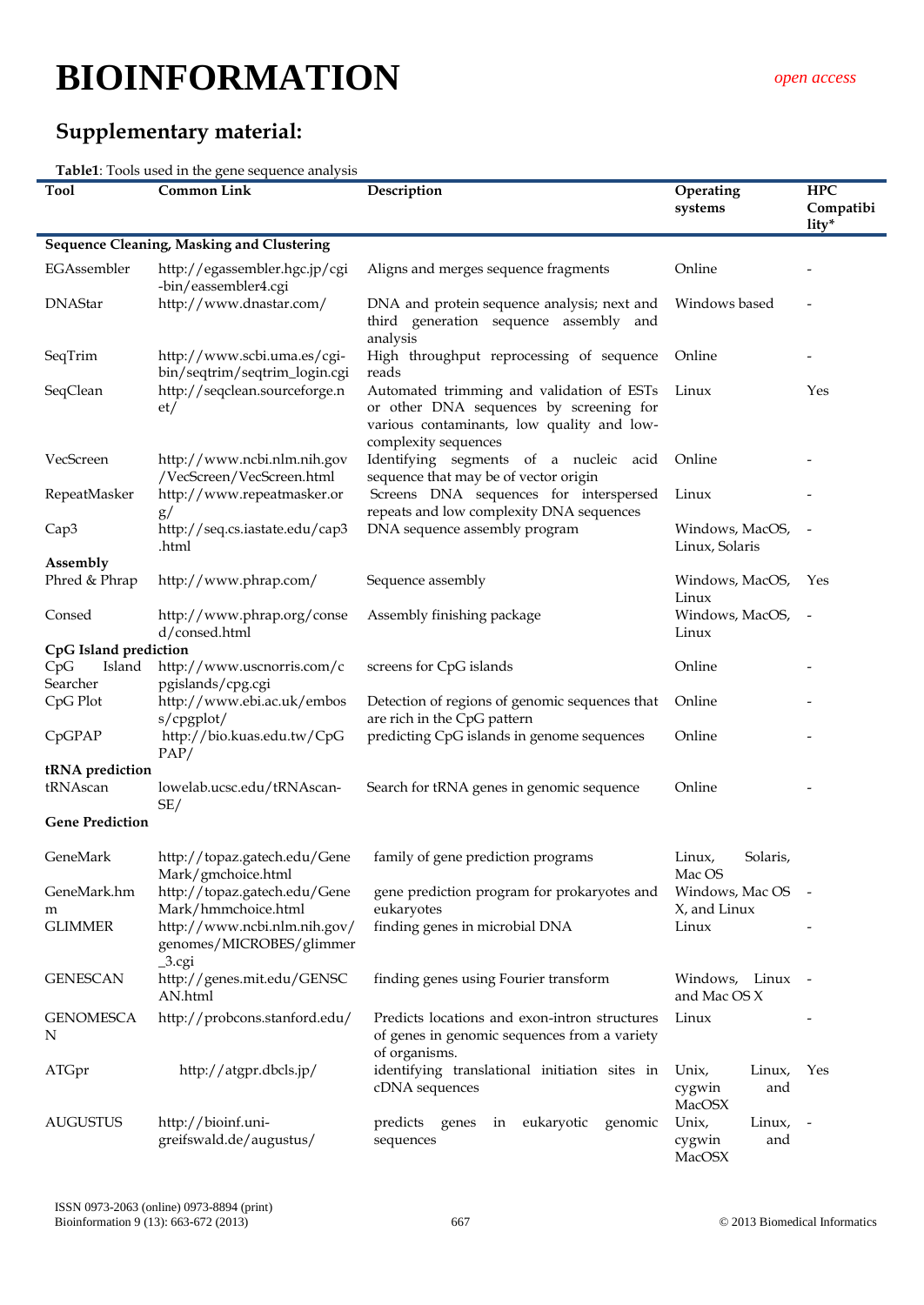-

[GlimmerHMM](http://nbc11.biologie.uni-kl.de/framed/left/menu/auto/right/glimmerhmm/) http://www.cbcb.umd.edu/sof tware/GlimmerHMM/

GlimmerHMM's predicts introns of each phase, intergenic regions, and four types of exons (initial, internal, final, and single).

Linux RedHat - 6.x+, Sun Solaris, and Alpha OSF1

|              | tRNAscan-SE http://lowelab.ucsc.edu/tRNA identifies transfer RNA genes in DNA Online |          |  |      |
|--------------|--------------------------------------------------------------------------------------|----------|--|------|
|              | scan-SE/                                                                             | sequence |  | Unix |
| $\mathbf{r}$ |                                                                                      |          |  |      |

\*HPC – High Performance Computing

| <b>Table 2:</b> Details of workflow management systems available for gene sequence analysis |  |  |  |
|---------------------------------------------------------------------------------------------|--|--|--|
|---------------------------------------------------------------------------------------------|--|--|--|

| Name         | Year | Implementation                                   | <b>Tools</b>                               | Performance & Limitations                                                 | <b>URL</b>              |
|--------------|------|--------------------------------------------------|--------------------------------------------|---------------------------------------------------------------------------|-------------------------|
| ESTpass      | 2007 | -Accepts a FASTA-                                | d2_cluster and CAP3                        | -EST analysis is generally time-                                          | http://estpass          |
|              |      | formatted EST file.                              | programs<br>for                            | consuming due to the large number                                         | .kobic.re.kr/.          |
|              |      | web<br>-A<br>server                              | clustering<br>and                          | of EST sequences-it may take more                                         |                         |
|              |      | developed<br>using                               | assembling.                                | than 1 day depending on the number                                        |                         |
|              |      | MySQL, HTML and                                  |                                            | of EST sequences.                                                         |                         |
|              |      | JSP, Perl, Python, Java,                         | -Annotating<br>the                         |                                                                           |                         |
|              |      | and an Apache Ant<br>-Based<br>Linux             | putative<br>transcript                     | -ESTpass<br>cannot<br>accept                                              |                         |
|              |      | on<br>machine<br>with<br>four                    | sequences<br>using<br>RefSeq, InterPro, GO | chromatogram files due to file-size<br>limitations of web-based uploading |                         |
|              |      | AMD<br>dual-core                                 | <b>KEGG</b><br>and<br>gene                 |                                                                           |                         |
|              |      | Opteron 875 CPUs (8                              | databases                                  | -The maximum number of input EST                                          |                         |
|              |      | cores) and 16 GB of                              |                                            | sequences in a single submission is                                       |                         |
|              |      | RAM                                              |                                            | 10 000 EST sequences                                                      |                         |
| Pseudopipe   | 2006 | -Accepts<br>genomic                              | BLAST                                      | -Except for the step of whole-genome                                      | http://pseudo           |
|              |      | sequence after repeat-                           |                                            | BLAST<br>annotation<br>search,<br>the                                     | gene.org/               |
|              |      | masking,<br>the                                  |                                            | pipeline can be run on an entire                                          |                         |
|              |      | comprehensive<br>and                             |                                            | genome in a few hours, on a                                               |                         |
|              |      | non-redundant set of<br>protein sequences in     |                                            | reasonably robust Linux workstation                                       |                         |
|              |      | the genome, and the                              |                                            | (3.0 GHz, 1 GB RAM).<br>-Multiple concurrent independent                  |                         |
|              |      | chromosomal                                      |                                            | pipeline runs could be started on                                         |                         |
|              |      | coordinates<br>of<br>the                         |                                            | multiple computers, e.g. several                                          |                         |
|              |      | functional gene.                                 |                                            | chromosomes<br>be<br>can<br>grouped                                       |                         |
|              |      | -Phython Based                                   |                                            | together and processed on a single                                        |                         |
|              |      |                                                  |                                            | computer.                                                                 |                         |
| <b>TGICL</b> | 2003 | -Developed using C                               | SeqClean,<br>Lucy,                         | -Clustering is very fast due to the                                       | http://www.ti           |
|              |      | and PERL                                         | UniVec,                                    | modified megablast engine used for                                        | gr.org/tdb/tgi          |
|              |      | Linux Based multi-CPU<br>architectures including | RepeatMasker,<br>megablast                 | pairwise searches and distributed<br>processing makes TGICL even faster:  | /software/              |
|              |      | SMP and PVM.                                     |                                            | on a PVM cluster with 20 Pentium III                                      |                         |
|              |      | -Pairwise searches are                           |                                            | nodes, an input file of 1 700 000                                         |                         |
|              |      | performed by mgblast,                            |                                            | clustered<br>entries<br>was<br>in                                         |                         |
|              |      | written in C                                     |                                            | hour<br>approximately<br>and<br>one                                       |                         |
|              |      |                                                  |                                            | assembly was                                                              |                         |
|              |      |                                                  |                                            | completed the following day. Sets of                                      |                         |
|              |      |                                                  |                                            | 150 000 sequencescan be fully                                             |                         |
|              |      |                                                  |                                            | clustered and assembled overnight on                                      |                         |
|              |      |                                                  |                                            | a single CPU.<br>-TGICL has difficulty with highly                        |                         |
|              |      |                                                  |                                            | expressed genes that have several                                         |                         |
|              |      |                                                  |                                            | thousand ESTs in a single cluster. For                                    |                         |
|              |      |                                                  |                                            | these, CAP3 or other assemblers                                           |                         |
|              |      |                                                  |                                            | generally run out of memory.                                              |                         |
| EGene        | 2005 | EGene was written in                             | CAP3, Phrap, BLAST,                        | - pipelines can be executed in                                            | http://www.l            |
|              |      | Perl and is designed to                          | Cross_match, Phred,                        | concurrent mode                                                           | bm.fmvz.usp.b           |
|              |      | on Unix/Linux<br>run                             |                                            |                                                                           | r/egene/                |
| <b>MAKER</b> | 2012 | operating systems.<br>It is written in Perl,     |                                            | -MPI<br>based                                                             |                         |
|              |      | Bioperl and                                      | RepeatMasker,<br>BLAST,                    | capable<br>and<br>0t<br>parallelization<br>computer<br>across             | http://www.y<br>andell- |
|              |      |                                                  |                                            |                                                                           |                         |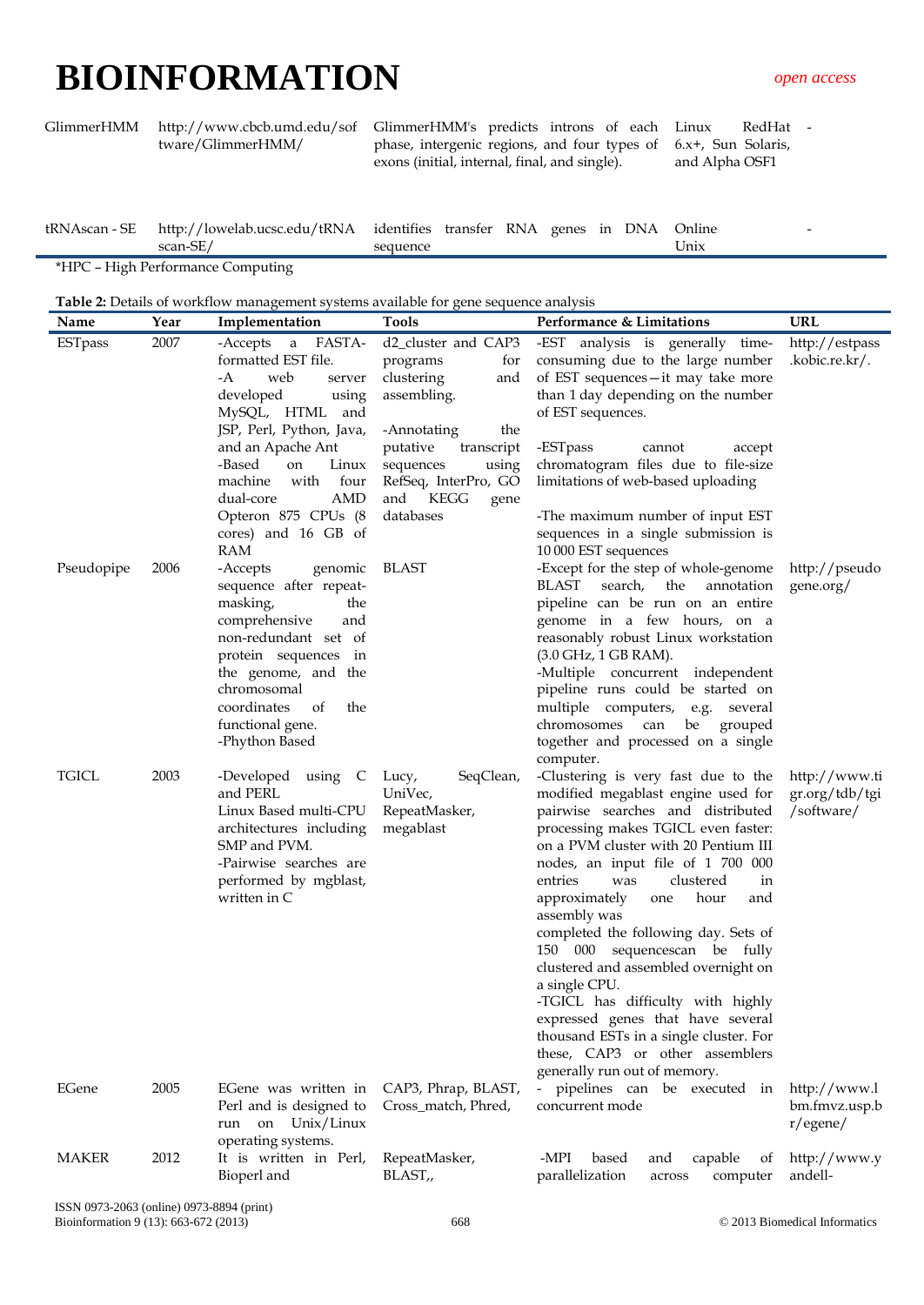|              |      | outputs<br>are<br>in GFF3 or FASTA form<br>at | Exonerate,<br>SNAP,                                                                                                                                                                                                                                                      | cluster<br>-For C. elegans genes, performance in<br>genomic and overlap was 90.75%<br>compared with 91.12% and 93.26% for<br>Gramene and Augustus.<br>-In case of exon overlap, it is under<br>performing with 3.67% and 5.02% for<br>sensitivity relative to Gramene and<br>Augustus. | lab.org/maker                                      |
|--------------|------|-----------------------------------------------|--------------------------------------------------------------------------------------------------------------------------------------------------------------------------------------------------------------------------------------------------------------------------|----------------------------------------------------------------------------------------------------------------------------------------------------------------------------------------------------------------------------------------------------------------------------------------|----------------------------------------------------|
| <b>PAT</b>   | 2005 | It is written in CGI and<br><b>PERL</b>       | -Automatic retrieval<br>of protein<br>entries<br>SWISSPROT,<br>TREMBL, PDB and<br>PFAM) using specific<br>identifier or accession<br>number indexes.<br>-It also launches the<br>and<br>3D<br>1D,<br>2D<br>protein analysis tools<br>through a uniform<br>web interface. | -The<br>of<br>processing<br>query<br><i>is</i><br>automatically aborted for CPU time is<br>larger than 10 minutes; process<br>requiring more than 500Mb of RAM;<br>output files are bigger than 10Mb.<br>-Does not run on multi-processors<br>linux cluster                            | http://pat.cbs.<br>cnrs.fr                         |
| <b>PIPA</b>  | 2008 | input protein sequences<br>in FASTA format    | CatFam,<br>CDD,COG,<br>TIGRfam,<br>Pfam,<br><b>SMART</b><br>Gene3D, FprintScan<br>PANTHER,, SUPERF<br>AMILY, ProDom,PIR,<br>PROSITE,<br>COIL,<br>Phobius ,PSORTb                                                                                                         | -LINUX computer cluster integrated<br>programs are executed in parallel<br>using 64 computing processors<br>-PIPA can annotate a typical bacterial<br>genome consisting of 4,000 proteins in<br>about six hours.                                                                       |                                                    |
| <b>AFAWE</b> | 2008 |                                               | WU-Blast,<br>UniProt<br>database,<br>SwissProt<br>database,<br>InterProScan,<br>RPSBlast, Conserved<br>Domain Database                                                                                                                                                   | Running<br>a complete<br>automatic<br>annotation with AC144389_35.2 as<br>query, takes about 5 min on our<br>machines, if all found domains and<br>homologous proteins are in the<br>AFAWE database.                                                                                   | http://bioinfo<br>mpiz-<br>koeln.mpg.<br>de/afawe/ |

**Table 3**: Tools used in the phylogenic workflow management system

| <b>Tool</b>                                | <b>Common Link</b>                                 | Description                                                                                                            | Operating<br>systems                  | <b>HPC</b><br>Compatiblity* |
|--------------------------------------------|----------------------------------------------------|------------------------------------------------------------------------------------------------------------------------|---------------------------------------|-----------------------------|
| <b>Local Alignment and Sequence Search</b> |                                                    |                                                                                                                        |                                       |                             |
| BLAST <sub>p</sub>                         | http://blast.ncbi.nlm.nih.gov/Bla<br>st.cgi        | Search protein database using a<br>protein query                                                                       | Windows,<br>Linux<br>and<br>Macintosh | Yes                         |
| <b>Multiple Sequence Alignment</b>         |                                                    |                                                                                                                        |                                       |                             |
| ClustalW                                   | http://clustal.org                                 | multiple sequence<br>Computes<br>a<br>alignment for protein or DNA<br>sequences                                        | Windows,<br>Linux<br>and<br>Macintosh |                             |
| ClustalW2                                  | http://www.ebi.ac.uk/Tools/ms<br>$a$ /clustalw2/   | Multiple<br>alignment<br>sequence<br>program for DNA or proteins                                                       | Windows,<br>Linux<br>and<br>Macintosh | Yes                         |
| BAli-phy                                   | http://www.biomath.ucla.edu/m<br>suchard/bali-phy/ | MCMC software for simultaneous<br>Bayesian estimation of alignment<br>phylogeny<br>and<br>(and<br>other<br>parameters) | Windows,<br>Mac OS X, and<br>Linux    |                             |
| Kalign                                     | http://www.ebi.ac.uk/Tools/ms<br>a/kalign/         | Multiple<br>alignment<br>sequence<br>program                                                                           | Linux                                 |                             |

í.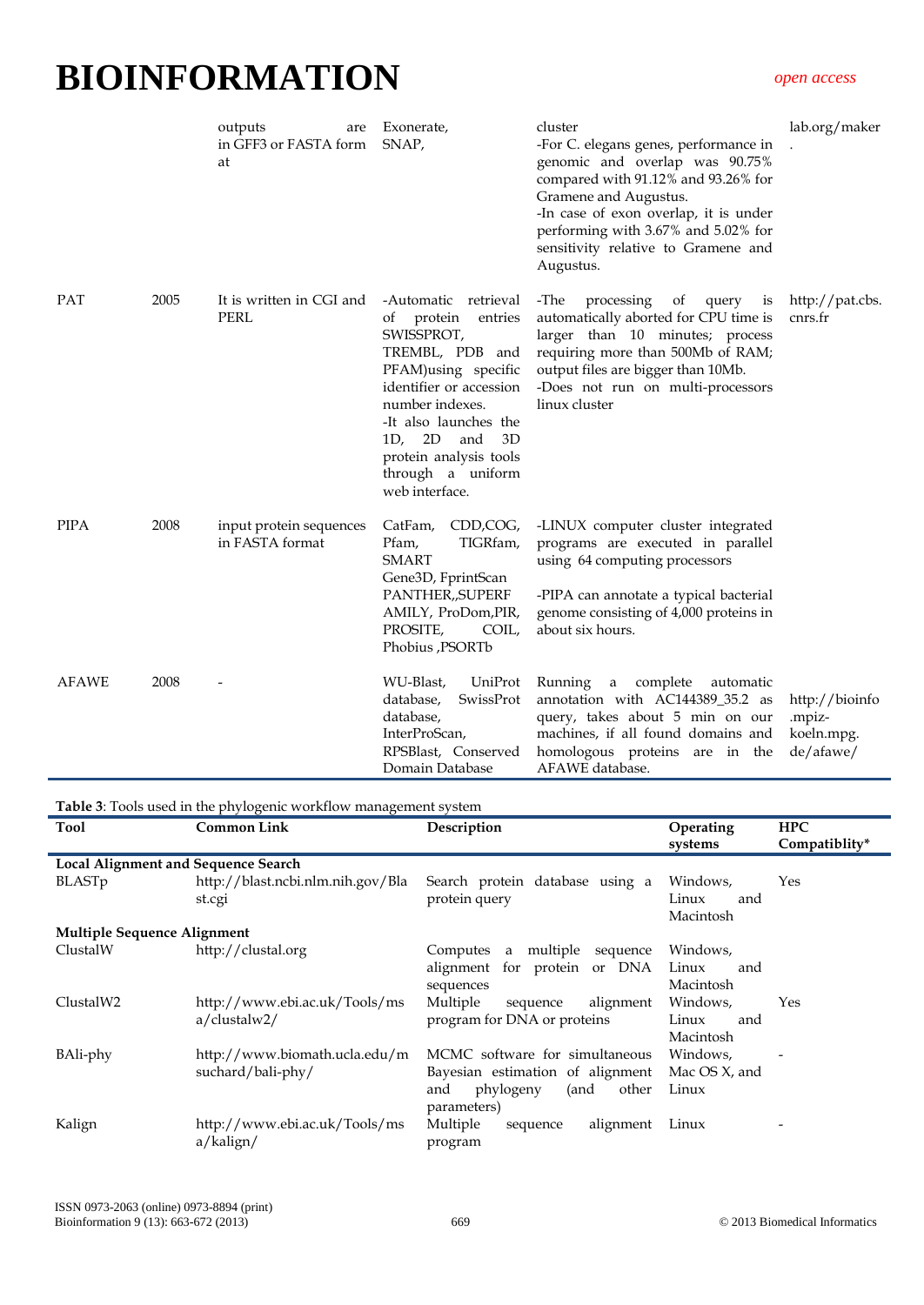| MUSCLE    |                             | http://www.ebi.ac.uk/Tools/ms<br>a/muscle/                                    |                         | <b>MUltiple Sequence Comparison by</b><br>Windows,<br>Log- Expectation. MUSCLE<br>is<br>claimed to achieve both better<br>average accuracy and better speed<br>than ClustalW2 or T-Coffee                                                                                       |                                             |                          |
|-----------|-----------------------------|-------------------------------------------------------------------------------|-------------------------|---------------------------------------------------------------------------------------------------------------------------------------------------------------------------------------------------------------------------------------------------------------------------------|---------------------------------------------|--------------------------|
| ProbCons  |                             | http://probcons.stanford.edu/                                                 |                         | Protein<br>multiple<br>sequence<br>alignment program                                                                                                                                                                                                                            | Linux                                       |                          |
| T-Coffee  |                             | http://www.tcoffee.org/Projects_<br>home_page/t_coffee_home_page.<br>html $/$ |                         | Protein<br>multiple<br>sequence<br>Unix,<br>alignment program<br>cygwin<br><b>MacOSX</b>                                                                                                                                                                                        |                                             | Yes                      |
| 3D-Coffee |                             | http://www.tcoffee.org/Projects_<br>home_page/expresso_home_page<br>.html     |                         | Combining sequences and structure<br>for multiple sequence alignment                                                                                                                                                                                                            | Unix,<br>Linux,<br>cygwin<br>and<br>MacOS X | $\overline{\phantom{a}}$ |
|           | Phylogenetic Tree Inference |                                                                               |                         |                                                                                                                                                                                                                                                                                 |                                             |                          |
| MrBayes   |                             | http://mrbayes.csit.fsu<br>.edu/                                              |                         | Estimate phylogeny upon Bayesian inference<br>which is based on the probability of a tree<br>conditioned on the observations                                                                                                                                                    | Macintosh,<br>Windows,<br><b>UNIX</b>       | Yes                      |
| PAUP      |                             | http://paup.csit.fsu.ed<br>u/index.html                                       | Tool<br>methods         | for<br>inferring<br>and<br>interpreting<br>phylogenetic trees. It analyzes the molecular<br>sequences and morphological data using<br>maximum likelihood, parsimony and distance                                                                                                | Macintosh,<br>Windows,<br>UNIX/DOS          | No.                      |
| 1.        | MacClade                    | http://macclade.org/i<br>ntro.html                                            |                         | Tool for phylogenetic analysis                                                                                                                                                                                                                                                  | MacOS X                                     |                          |
| 2.        | PHYLIP                      | http://evolution.geneti<br>cs.washington.edu/ph<br>ylip.html                  | Phylogenetic<br>maximum | inference<br>package<br>using<br>parsimony,<br>distance<br>matrix,<br>maximum likelihood                                                                                                                                                                                        | Windows,<br>Mac OS and<br>Linux             | No.                      |
| 3.        | PHYML                       | http://www.atgc-<br>montpellier.fr/organiz<br>ation/                          |                         | Estimates maximum likelihood phylogenies                                                                                                                                                                                                                                        | Windows,<br>Mac OS and<br>Linux             | Yes                      |
| 4.        | Tree-<br>Puzzle             | http://www.tree-<br>puzzle.de/                                                |                         | Maximum likelihood and statistical analysis                                                                                                                                                                                                                                     | Windows,<br>Mac OS and<br>Linux             | Yes                      |
| 5.        | <b>TNT</b>                  | http://www.zmuc.dk/<br>public/phylogeny/TN<br>T/                              | sectorial searches      | Phylogenetic inference using parsimony,<br>weighting, ratchet, tree drift, tree fusing,                                                                                                                                                                                         | Windows,<br>Mac OS and<br>Linux             | Yes                      |
| 6.        | <b>PAML</b>                 | http://abacus.gene.ucl.<br>ac.uk/software/paml.h<br>tml                       |                         | Phylogenetic analysis by maximum likelihood<br>and Bayesian inference                                                                                                                                                                                                           | UNIX, Linux, M<br>OS<br>Χ,<br>ac<br>Windows | Yes                      |
| 7.        | <b>IQPNNI</b>               | oftware/iqpnni/                                                               | stopping rule           | http://www.cibiv.at/s Iterative maximum likelihood tree search with Linux, MacOS Yes                                                                                                                                                                                            | and Windows                                 |                          |
| 8.        | RAxML-<br><b>HPC</b>        | http://phylobench.vita<br>l-it.ch/raxml-bb/                                   | and aminoacids)         | Randomized Axelerated Maximum Likelihood<br>for High Performance Computing (nucleotides                                                                                                                                                                                         | Linux, MacOS<br>and Windows                 | Yes                      |
| 9.        | <b>GARLI</b>                | https://www.nescent.o<br>rg/wg_garli/Main_Pag<br>e                            |                         | performs phylogenetic inference using the<br>maximum-likelihood criterion                                                                                                                                                                                                       | Mac OS and<br>Linux                         | Yes                      |
|           | 10. Mafft                   | http://mafft.cbrc.jp/ali<br>gnment/software/                                  |                         | MAFFT offers various multiple alignment<br>strategies. They are classified into three types,<br>(a) the progressive method, $(b)$ the iterative<br>refinement method with the WSP score, and<br>(c) the iterative refinment method using both<br>the WSP and consistency score. | Linux, MacOS<br>and Windows                 |                          |
|           | 11. POY                     | http://research.amnh.o<br>rg/scicomp/scripts/do<br>wnload.php                 | A                       | phylogenetic analysis program that<br>supports multiple kinds of data and can<br>perform alignment and phylogeny inference.<br>A variety of heuristic algorithms have been<br>developed for this purpose                                                                        | Mac OS and<br>WinXP                         | Yes                      |

### **Phylogenetic Tree Visualization**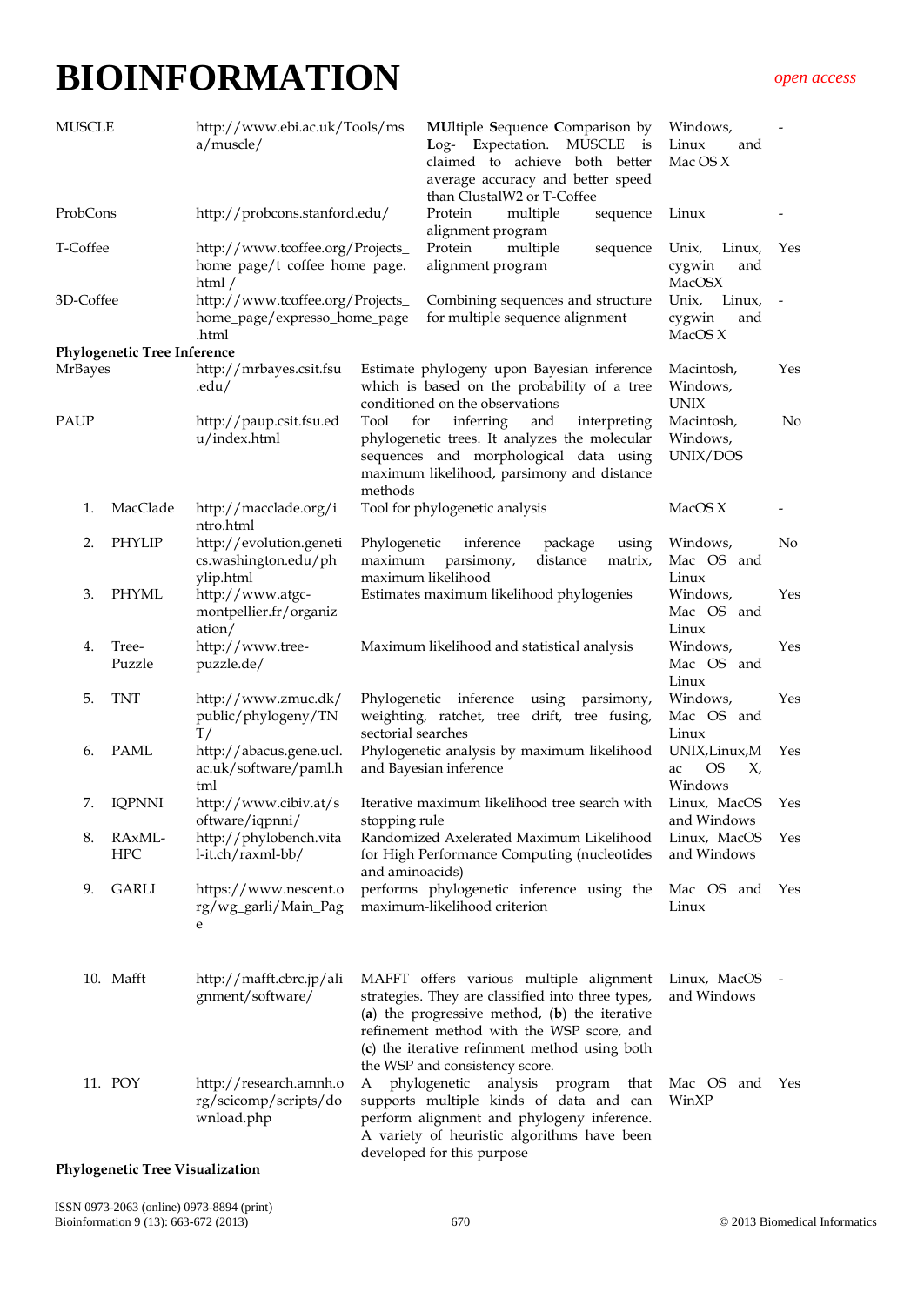| PhyloWidget   | http://www.phylowidget.org/                       | edit,<br>publish<br>View,<br>and<br>phylogenetic trees online; interfaces<br>with databases                                                                                                                                               | Linux                                                      |
|---------------|---------------------------------------------------|-------------------------------------------------------------------------------------------------------------------------------------------------------------------------------------------------------------------------------------------|------------------------------------------------------------|
| Archaeopteryx | http://www.phylosoft.org/archa<br>eopteryx/       | Java tree viewer and editor (used to<br>be ATV)                                                                                                                                                                                           | Linux, MacOS -<br>and Windows                              |
| ScripTree     | www.scriptree.org                                 | Tool for the automation of tree<br>rendering                                                                                                                                                                                              | Windows and<br>Unix-like<br>systems<br>including OS<br>X   |
| TreeDyn       | http://www.treedyn.org/                           | TreeDyn links unique leaf labels to<br>lists of variables/values pairs of<br>(meta-information),<br>annotations<br>of<br>independently<br>the<br>tree<br>topologies,<br>remaining<br>fully<br>compatible with the basic newick<br>format. | Windows and -<br>Unix-like<br>systems<br>including OS<br>X |
| Drawgram      | http://cmgm.stanford.edu/phyli<br>p/drawgram.html | <b>DRAWGRAM</b><br>plots<br>rooted<br>phylogenies, cladograms, circular<br>trees and phenograms in a wide<br>variety of user-controllable formats.<br>The program is interactive and<br>allows previewing of the tree.                    | Linux, MacOS<br>$\overline{\phantom{a}}$<br>and Windows    |
| Drawtree      | http://cmgm.stanford.edu/phyli<br>p/drawtree.html | DRAWTREE interactively plots an<br>unrooted tree diagram, with many<br>options including orientation of tree<br>and branches, label sizes and<br>angles, margin sizes.                                                                    | Linux, MacOS -<br>and Windows                              |

\*HPC – High performance computing

**Table 4:** Comparison of workflow management sytems available for phylogenetic analyses

| Name      | Year | Implementati                                                                                                                                      | <b>Tools Used</b>                                                                                                                                                                                                                                                                                                   | Performance & Limitations                                                                                                                                                   | <b>URL</b>                                 |
|-----------|------|---------------------------------------------------------------------------------------------------------------------------------------------------|---------------------------------------------------------------------------------------------------------------------------------------------------------------------------------------------------------------------------------------------------------------------------------------------------------------------|-----------------------------------------------------------------------------------------------------------------------------------------------------------------------------|--------------------------------------------|
|           |      | on                                                                                                                                                |                                                                                                                                                                                                                                                                                                                     |                                                                                                                                                                             |                                            |
| Phylogena | 2007 | Biojava<br>Java,<br>and<br>knowledge<br>base is written<br>in Prolog                                                                              | ATV , JalView,<br>ClustalW,T-<br>BLAST,<br>Coffee, DIALIGN<br>POA,<br>Mafft,, MUSCLE, Kalign                                                                                                                                                                                                                        | -Output files are very large and are stored<br>in the memory<br>-Approximately 200 and 400 ORFs can be<br>analysed with 1GB memory<br>-Not available for Macintosh platform | http://ww<br>w.awi.de/<br>en/phylog<br>ena |
| Phylemon  | 2007 | -Web<br>based,<br>input<br>accepts<br>in Fasta<br>and<br><b>PHYLIP</b><br>data<br>format.<br>-Developed<br>using<br>Java<br>applet<br>environment | ClustalW, MUSCLE, Lagan,<br>M-Lagan,<br>TrimAl,<br>CDS-<br>ProtAl, ConcatenAl, ReadAl,<br>Seqboo, Consense, Dnadist,<br>Protdist, DnaML,<br>ProML,<br>DnaPars, ProtPars, Neighbor,<br>Fitch, ETE, PhyML-Best-AIC-<br>Tree, PhyML, Tree-Puzzle,<br>ProtTest,<br>MrBayes,<br>jModelTest, RRTree, SLR,<br>YN00, CodeML | -asynchronous use of tools (a program can<br>be left running to later come back to see the<br>results)                                                                      | http://phy<br>lemon.bioi<br>nfo.cipf.es.   |
| ASAP      | 2008 | -Accepts input<br>in Fasta or a<br>list of NCBI<br>accession<br>numbers.<br>-Developed<br>using PERL                                              | PAUP                                                                                                                                                                                                                                                                                                                | PAUP(command-line)<br>Requires<br>and<br><b>MUSCLE</b>                                                                                                                      | http:// $sar$<br>karlab.mbl.<br>edu/ASAP   |